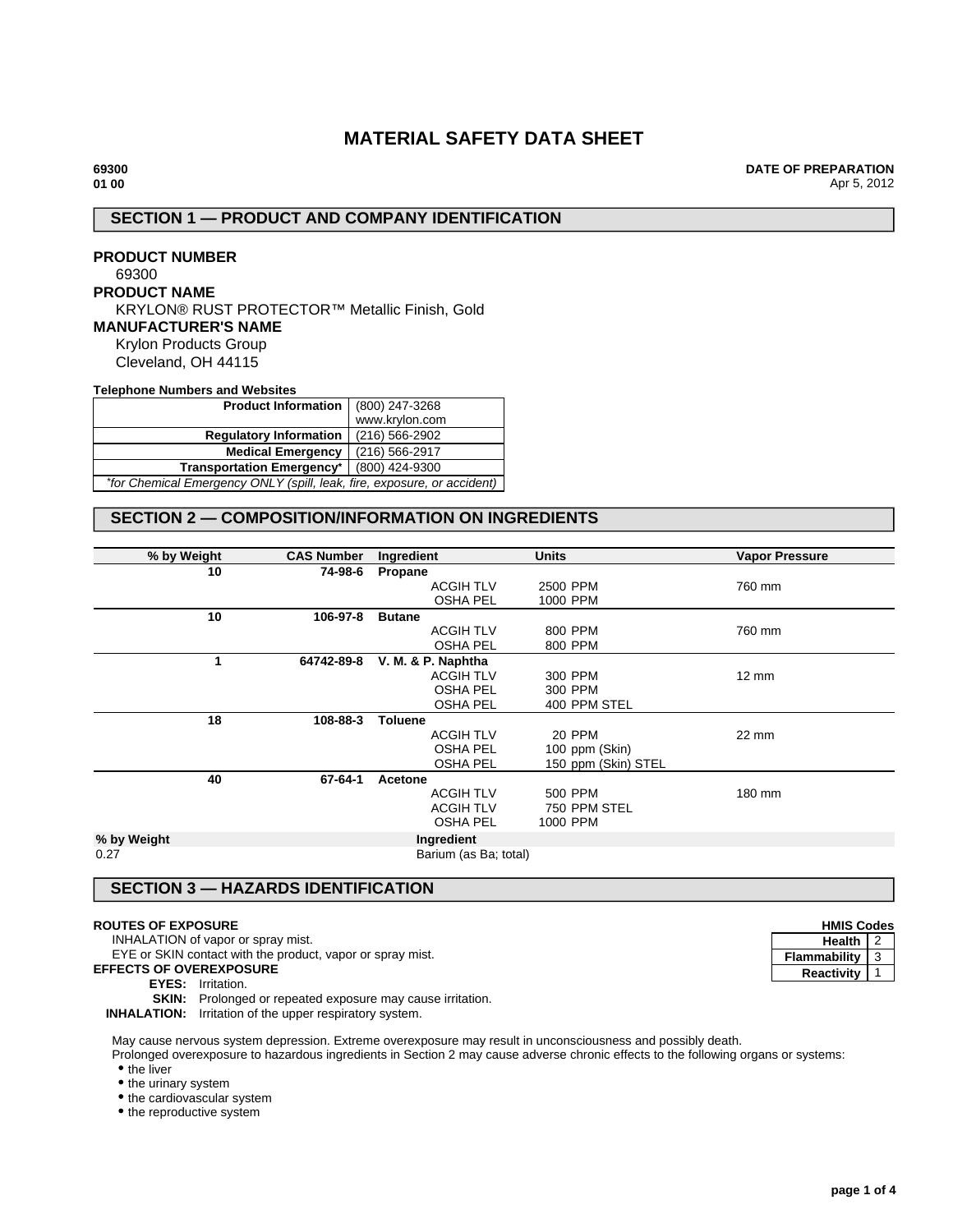### **SIGNS AND SYMPTOMS OF OVEREXPOSURE**

Headache, dizziness, nausea, and loss of coordination are indications of excessive exposure to vapors or spray mists. Redness and itching or burning sensation may indicate eye or excessive skin exposure.

### **MEDICAL CONDITIONS AGGRAVATED BY EXPOSURE**

None generally recognized.

#### **CANCER INFORMATION**

For complete discussion of toxicology data refer to Section 11.

## **SECTION 4 — FIRST AID MEASURES**

- **EYES:** Flush eyes with large amounts of water for 15 minutes. Get medical attention.
- **SKIN:** Wash affected area thoroughly with soap and water.
	- Remove contaminated clothing and launder before re-use.
- **INHALATION:** If affected, remove from exposure. Restore breathing. Keep warm and quiet.
- **INGESTION:** Do not induce vomiting. Get medical attention immediately.

## **SECTION 5 — FIRE FIGHTING MEASURES**

| FLASH POINT |  |  |  |  |
|-------------|--|--|--|--|
|-------------|--|--|--|--|

**LEL** Propellant < 0 °F

**EXTINGUISHING MEDIA**

**UEL** 12.8 0.9 Carbon Dioxide, Dry Chemical, Foam

### **UNUSUAL FIRE AND EXPLOSION HAZARDS**

Containers may explode when exposed to extreme heat.

Application to hot surfaces requires special precautions.

During emergency conditions overexposure to decomposition products may cause a health hazard. Symptoms may not be immediately apparent. Obtain medical attention.

### **SPECIAL FIRE FIGHTING PROCEDURES**

Full protective equipment including self-contained breathing apparatus should be used.

Water spray may be ineffective. If water is used, fog nozzles are preferable. Water may be used to cool closed containers to prevent pressure build-up and possible autoignition or explosion when exposed to extreme heat.

## **SECTION 6 — ACCIDENTAL RELEASE MEASURES**

#### **STEPS TO BE TAKEN IN CASE MATERIAL IS RELEASED OR SPILLED**

Remove all sources of ignition. Ventilate the area.

Remove with inert absorbent.

## **SECTION 7 — HANDLING AND STORAGE**

### **STORAGE CATEGORY**

Not Available

#### **PRECAUTIONS TO BE TAKEN IN HANDLING AND STORAGE**

Keep away from heat, sparks, and open flame. Vapors will accumulate readily and may ignite explosively.

During use and until all vapors are gone: Keep area ventilated - Do not smoke - Extinguish all flames, pilot lights, and heaters - Turn off stoves, electric tools and appliances, and any other sources of ignition.

Consult NFPA Code. Use approved Bonding and Grounding procedures.

Contents under pressure. Do not puncture, incinerate, or expose to temperature above 120F. Heat from sunlight, radiators, stoves, hot water, and other heat sources could cause container to burst. Do not take internally. Keep out of the reach of children.

## **SECTION 8 — EXPOSURE CONTROLS/PERSONAL PROTECTION**

#### **PRECAUTIONS TO BE TAKEN IN USE**

Use only with adequate ventilation.

Avoid contact with skin and eyes. Avoid breathing vapor and spray mist.

Wash hands after using.

This coating may contain materials classified as nuisance particulates (listed "as Dust" in Section 2) which may be present at hazardous levels only during sanding or abrading of the dried film. If no specific dusts are listed in Section 2, the applicable limits for nuisance dusts are ACGIH TLV 10 mg/m3 (total dust), 3 mg/m3 (respirable fraction), OSHA PEL 15 mg/m3 (total dust), 5 mg/m3 (respirable fraction).

#### **VENTILATION**

Local exhaust preferable. General exhaust acceptable if the exposure to materials in Section 2 is maintained below applicable exposure limits. Refer to OSHA Standards 1910.94, 1910.107, 1910.108.

### **RESPIRATORY PROTECTION**

If personal exposure cannot be controlled below applicable limits by ventilation, wear a properly fitted organic vapor/particulate respirator approved by NIOSH/MSHA for protection against materials in Section 2.

When sanding, wirebrushing, abrading, burning or welding the dried film, wear a particulate respirator approved by NIOSH/MSHA for protection against non-volatile materials in Section 2.

#### **PROTECTIVE GLOVES**

None required for normal application of aerosol products where minimal skin contact is expected. For long or repeated contact, wear chemical resistant gloves.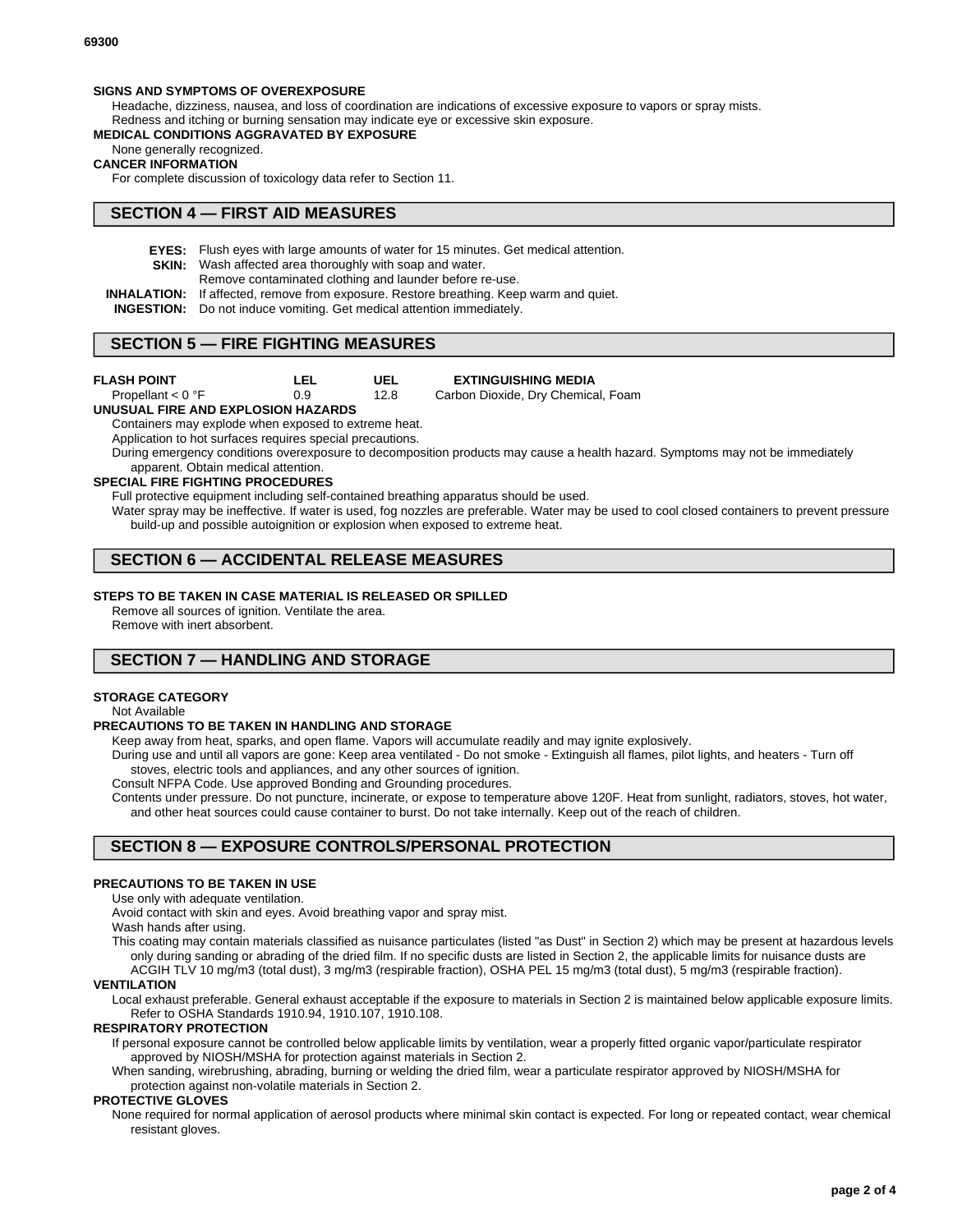### **EYE PROTECTION**

Wear safety spectacles with unperforated sideshields.

### **OTHER PRECAUTIONS**

Intentional misuse by deliberately concentrating and inhaling the contents can be harmful or fatal.

## **SECTION 9 — PHYSICAL AND CHEMICAL PROPERTIES**

| PRODUCT WEIGHT 6.55 lb/gal                   |      | 784 g/l          |  |  |
|----------------------------------------------|------|------------------|--|--|
| <b>SPECIFIC GRAVITY</b>                      | 0.79 |                  |  |  |
| <b>BOILING POINT</b> <0 - 325 $^{\circ}$ F   |      | $<$ -18 - 162 °C |  |  |
| <b>MELTING POINT</b> Not Available           |      |                  |  |  |
| <b>VOLATILE VOLUME 88%</b>                   |      |                  |  |  |
| <b>EVAPORATION RATE</b> Faster than ether    |      |                  |  |  |
| <b>VAPOR DENSITY</b> Heavier than air        |      |                  |  |  |
| <b>SOLUBILITY IN WATER N.A.</b>              |      |                  |  |  |
| pН                                           | 7.0  |                  |  |  |
| C. COMPOUNDS (VOC Theoretical An Decisional) |      |                  |  |  |

**VOLATILE ORGANIC COMPOUNDS (VOC Theoretical - As Packaged)** Less Water and Federally Exempt Solvents

**SECTION 10 — STABILITY AND REACTIVITY**

### **STABILITY — Stable**

**CONDITIONS TO AVOID** None known. **INCOMPATIBILITY** None known. **HAZARDOUS DECOMPOSITION PRODUCTS** By fire: Carbon Dioxide, Carbon Monoxide , Oxides of Metals in Section 2 **HAZARDOUS POLYMERIZATION**

Will not occur

## **SECTION 11 — TOXICOLOGICAL INFORMATION**

#### **CHRONIC HEALTH HAZARDS**

No ingredient in this product is an IARC, NTP or OSHA listed carcinogen.

Reports have associated repeated and prolonged overexposure to solvents with permanent brain and nervous system damage. **TOXICOLOGY DATA**

| CAS No. |  |  |
|---------|--|--|

| <b>CAS No.</b> | <b>Ingredient Name</b> |          |     |               |  |
|----------------|------------------------|----------|-----|---------------|--|
| 74-98-6        | Propane                |          |     |               |  |
|                |                        | LC50 RAT | 4HR | Not Available |  |
|                |                        | LD50 RAT |     | Not Available |  |
| 106-97-8       | <b>Butane</b>          |          |     |               |  |
|                |                        | LC50 RAT | 4HR | Not Available |  |
|                |                        | LD50 RAT |     | Not Available |  |
| 64742-89-8     | V. M. & P. Naphtha     |          |     |               |  |
|                |                        | LC50 RAT | 4HR | Not Available |  |
|                |                        | LD50 RAT |     | Not Available |  |
| 108-88-3       | <b>Toluene</b>         |          |     |               |  |
|                |                        | LC50 RAT | 4HR | 4000 ppm      |  |
|                |                        | LD50 RAT |     | 5000 mg/kg    |  |
| 67-64-1        | Acetone                |          |     |               |  |
|                |                        | LC50 RAT | 4HR | Not Available |  |
|                |                        | LD50 RAT |     | 5800 mg/kg    |  |
|                |                        |          |     |               |  |

## **SECTION 12 — ECOLOGICAL INFORMATION**

### **ECOTOXICOLOGICAL INFORMATION**

No data available.

## **SECTION 13 — DISPOSAL CONSIDERATIONS**

### **WASTE DISPOSAL METHOD**

Waste from this product may be hazardous as defined under the Resource Conservation and Recovery Act (RCRA) 40 CFR 261.

Waste must be tested for ignitability and extractability to determine the applicable EPA hazardous waste numbers.

Do not incinerate. Depressurize container. Dispose of in accordance with Federal, State/Provincial, and Local regulations regarding pollution.